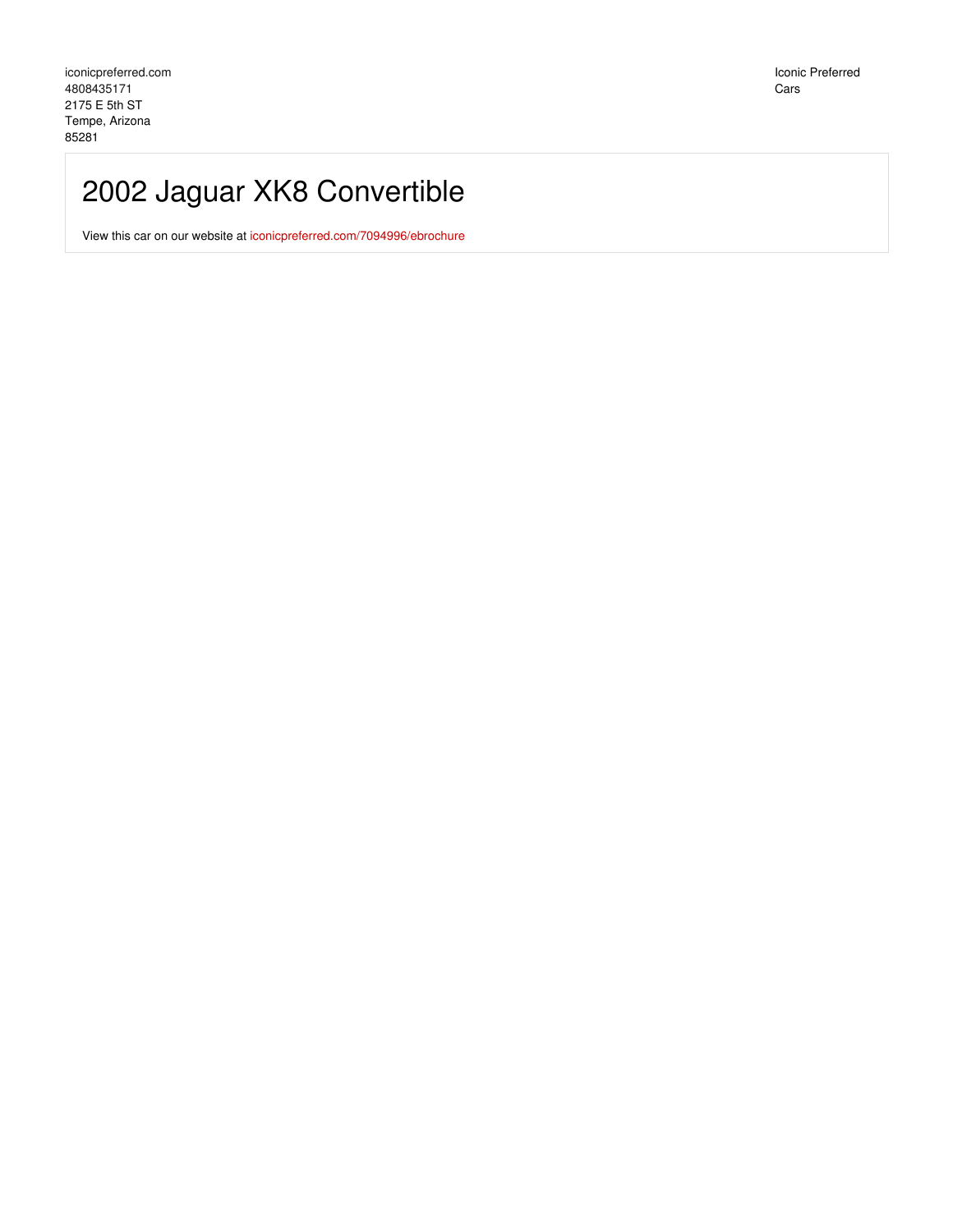



# Our Price **\$14,919**

## **Specifications:**

| Year:              | 2002                                                                               |
|--------------------|------------------------------------------------------------------------------------|
| VIN:               | SAJDA42C62NA29929                                                                  |
| Make:              | Jaguar                                                                             |
| Stock:             | A29929                                                                             |
| <b>Model/Trim:</b> | <b>XK8 Convertible</b>                                                             |
| <b>Condition:</b>  | Pre-Owned                                                                          |
| Body:              | Convertible                                                                        |
| Exterior:          | Platinum                                                                           |
| Engine:            | 4.0L (244) DOHC EFI 32-valve aluminum<br>alloy V8 engine-inc: variable cam phasing |
| Interior:          | Cashmere Leather                                                                   |
| Mileage:           | 81,688                                                                             |
| Drivetrain:        | <b>Rear Wheel Drive</b>                                                            |
| Economy:           | City 17 / Highway 24                                                               |

PLEASE CALL OR TEXT 480-843-5171 FOR APPOINTMENT. INCLUDES AN ARMOR SHEILD 50/50 GUARANTEE. THIS 2002 JAGUAR XK-8 CONVERTIBLE HAS A CERTIFIED CLEAN VEHICLE HISTORY REPORT AND HAS BEEN FULLY INSPECTED & RECONDITIONED FOR YOUR CONVENIENCE. WE MAKE THE EFFORT TO INSURE ALL OUR INVENTORY LOOK FLAWLESS, SO WHEN YOU WALK IN TO OUR SHOWROOM YOU WILL BE LOOKING AT THE MOST BEAUTIFUL CAR IN THE MARKET. THIS CAR HAS HAD A CONCOURSE DETAIL, PAINT RESTORATION, DING / DENT REMOVAL AND LEATHER RECONDITIONING. WE SPEND THE TIME AND MONEY TO INCREASE AND HELP PRESERVE THE VALUE OF YOUR NEXT VEHICLE. THIS ABSOLUTELY FLAWLESS CONVERTIBLE JAGUAR XK HAS IT ALL FROM PLUSH LEATHER SEATS, WOOG TRIM AND A POWER FOLDING SOFT TOP, CLIMATE CONTROL, CHROME FINISHED ALLOY WHEELS AND A PREMIUM ALPINE AUDIO SYSTEM. COME DOWN TO OUR ALL INDOOR AND CLIMATE CONTROLLED SHOWROOM TODAY LOCATED IN SUNNY TEMPE, ARIZONA AND SEE FOR YOURSELF. PLEASE CALL OR TEXT (480)843-5171 FOR APPOINTMENT. THIS LOW ADVERTISED PRICE IS AN INTERNET CASH SPECIAL, CUSTOM TAILORED FINANCING IS AVAILABLE. WE OFFER KELLY BLUE BOOK FAIR TRADE-IN VALUE ON MOST TRADES, HONEST AND FRIENDLY STAFF, 3 MONTH 3,000 MILE GUARANTEE AND DISCOUNTED PARTS & SERVICE FOR ALL CUSTOMERS. ARE YOU TIRED OF LOOKING AT CARS OTHER DEALERS ADVERTISE AS PERFECT CONDITION AND COME TO FIND OUT THEY ARE NOT WHAT YOU EXPECTED? YOU NEED TO SEE THE INVENTORY AT ICONIC PREFERRED CARS. WE TAKE PRIDE IN STOCKING THE CLEANEST CARS AT COMPETITIVE PRICES. ICONIC PREFERRED CARS SERVING AZ FOR OVER 25 YEARS. "IF I WOULDN'T PARK IT IN MY OWN GARAGE, YOU BET YOU WON'T FIND IT AT MY DEALERSHIP". WWW.ICONICPREFERRED.COM, \*WHITE GLOVE DELIVERY IS SUBJECT TO A \$199.00 OR MORE FEE DEPENDENT ON DELIVERY DISTANCE.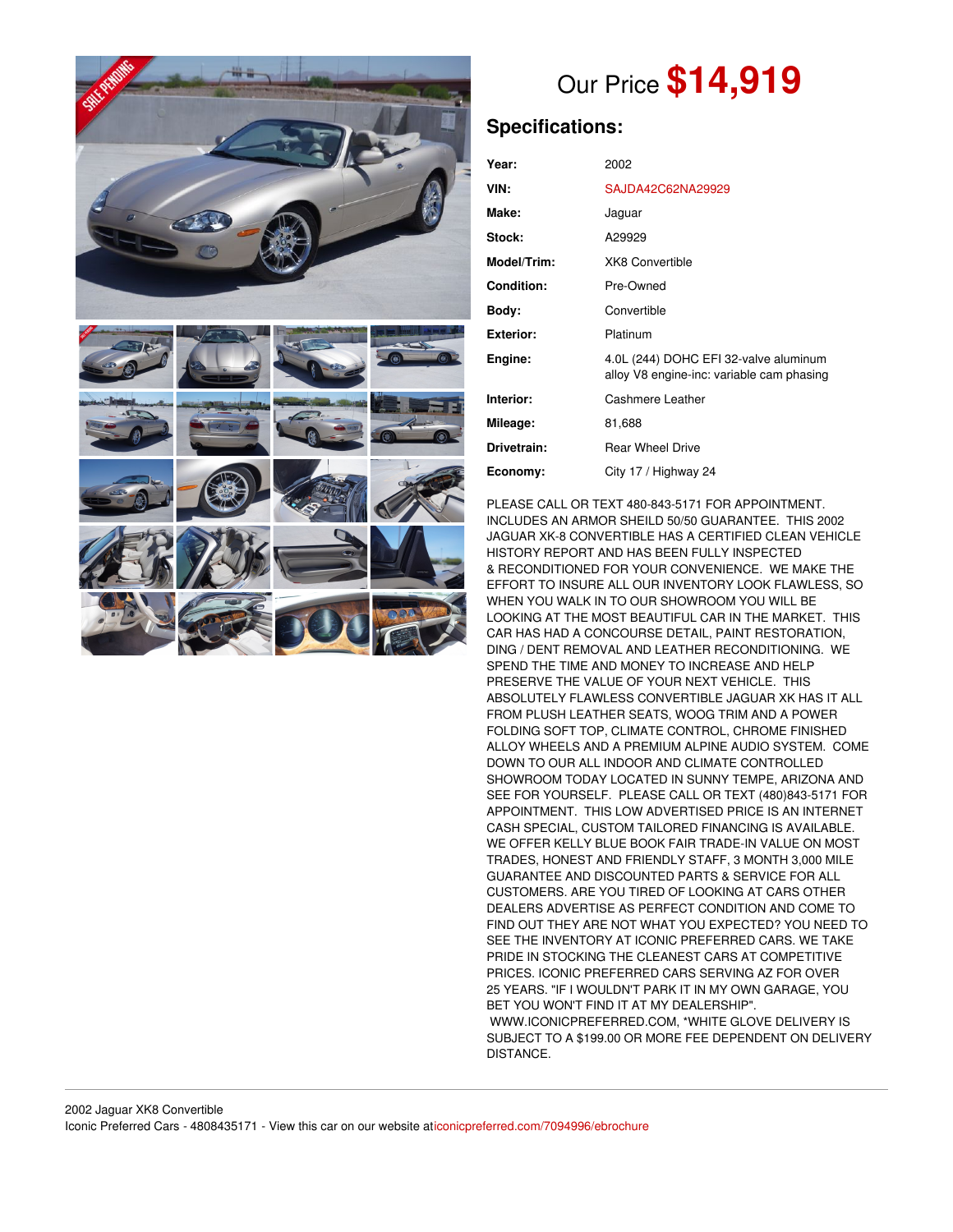

#### 2002 Jaguar XK8 Convertible

Iconic Preferred Cars - 4808435171 - View this car on our website a[ticonicpreferred.com/7094996/ebrochure](https://iconicpreferred.com/vehicle/7094996/2002-jaguar-xk8-convertible-tempe-arizona-85281/7094996/ebrochure)

## **Installed Options**

#### **Interior**

- 2-position memory-inc: door mirrors, driver seat, steering column position
- 3-channel garage door/entry gate opener- Automatic climate control
- Cellular phone pre-wiring
- Central locking doors/trunk/fuel filler door w/remote driver door unlock
- Connolly leather/burl walnut-trimmed interior- Door-mounted curb illumination lamps
- Electrochromic rearview mirror- Illuminated sun visors w/map lights
- One-touch down pwr windows
- Premium Alpine audio system-inc: AM/FM stereo, cassette, 6-disc CD changer, 320-watts
- Retractable cup holders
- Reverse park control (Provides an audible warning to the driver of the distance to an obstacle behind the vehicle)
- Speed control- Trip computer/message center
- Vehicle security system w/remote entry, audible verification

#### **Exterior**

- Auto on/off headlamps w/washers- Front/rear mounted fog lamps
- Pwr heated body-color door mirrors
- Pwr latching lined convertible top w/glass rear window
- Rain-sensing variable intermittent windshield wipers

#### **Safety**

- 2-position memory-inc: door mirrors, driver seat, steering column position
- 3-channel garage door/entry gate opener- Automatic climate control
- Cellular phone pre-wiring
- Central locking doors/trunk/fuel filler door w/remote driver door unlock
- Connolly leather/burl walnut-trimmed interior- Door-mounted curb illumination lamps
- Electrochromic rearview mirror- Illuminated sun visors w/map lights

- One-touch down pwr windows